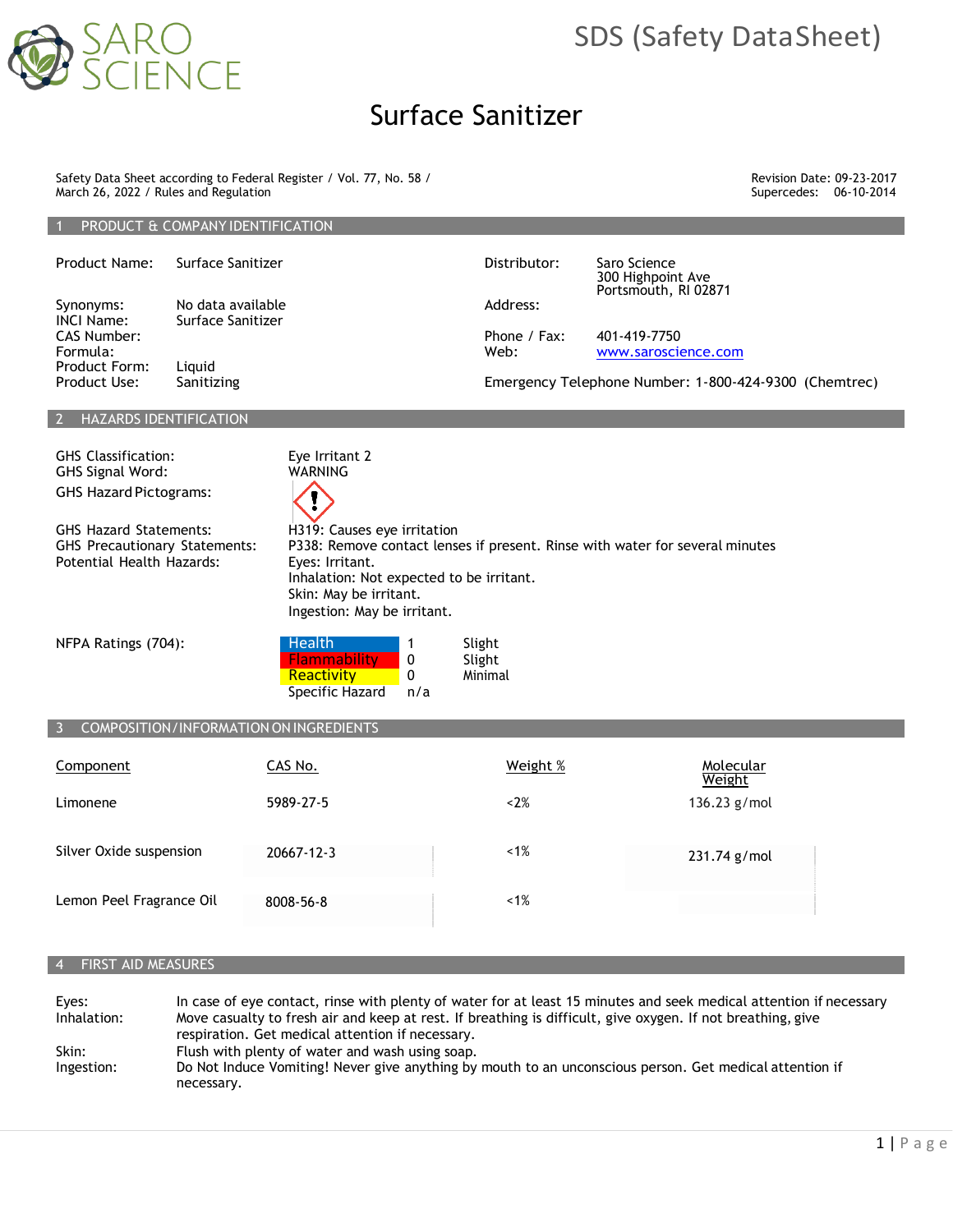# SDS (Safety DataSheet)



# 5 FIRE-FIGHTING MEASURES

| Suitable (and unsuitable)<br>extinguishing media:<br>Special protective equipment &<br>precautions for firefighters:<br>Flash Points:<br>Specific hazards arising from the<br>chemical: | Not expected to be combustible at high temperature. Use appropriate media (foam, carbon<br>dioxide, dry chemical, water spray) for adjacent fire.<br>Wear self-contained, approved breathing apparatus and full protective clothing, including eye<br>protection and boots.<br>$>121.11^{\circ}$ C (250 $^{\circ}$ F)<br>May emit toxic fumes under fire conditions. See also Stability and Reactivity section. |
|-----------------------------------------------------------------------------------------------------------------------------------------------------------------------------------------|-----------------------------------------------------------------------------------------------------------------------------------------------------------------------------------------------------------------------------------------------------------------------------------------------------------------------------------------------------------------------------------------------------------------|
|                                                                                                                                                                                         | See section 8 for recommendations on the use of personal protective equipment.                                                                                                                                                                                                                                                                                                                                  |

### 6 ACCIDENTAL RELEASE MEASURES

| Personal precautions, protective<br>equipment & emergency procedures: |                                                                                                                            |
|-----------------------------------------------------------------------|----------------------------------------------------------------------------------------------------------------------------|
| Environmental precautions:                                            | Not available                                                                                                              |
| Methods and material for                                              | Sweep up and place in suitable, closed containers for disposal. Clean surfaces thoroughly                                  |
| containment and cleaning up:                                          | with water to remove residual contamination. Dispose of all waste and cleanup materials<br>in accordance with regulations. |

# 7 HANDLING & STORAGE

Precautions for safe handling: Conditions for safe storage, incl. any incompatibilities: See section 8 for recommendations on the use of personal protective equipment. Keep container closed when not in use. Store in cool, dry well ventilated area. Keep away from heat and incompatible materials (see section 10 for incompatibilities).

### 8 EXPOSURE CONTROLS / PERSONAL PROTECTION

**Component Exposure Limits Basis Entity** Entity

TWA: Time Weighted Average over 8 hours of work. TLV: Threshold Limit Value over 8 hours of work.

REL: Recommended Exposure Limit

PEL: Permissible Exposure Limit

STEL: Short Term Exposure Limit during x minutes. IDLH: Immediately Dangerous to Life or Health WEEL: Workplace Environmental Exposure Levels CEIL: Ceiling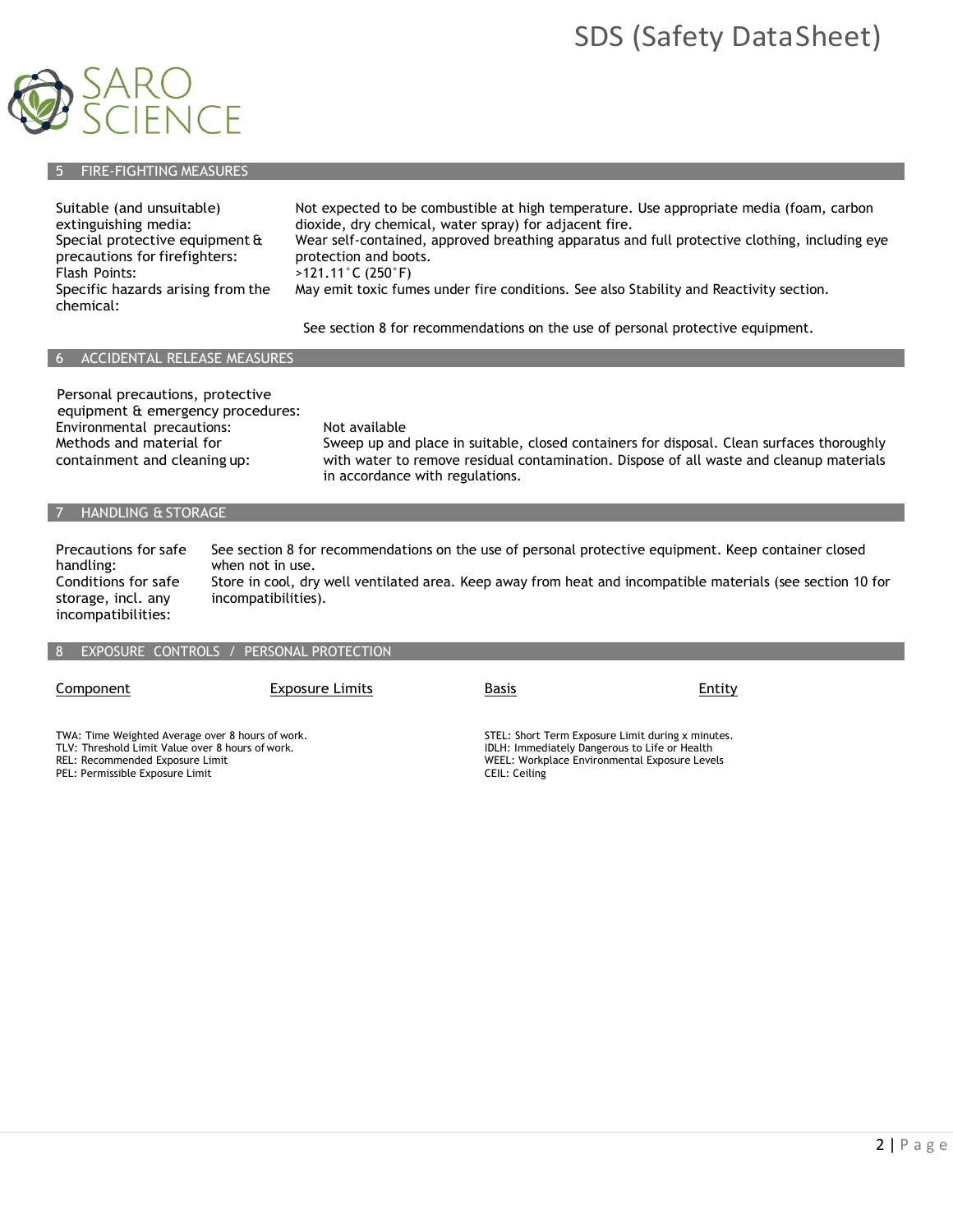

# SDS (Safety DataSheet)

| Personal Protection: |                                                                                           |
|----------------------|-------------------------------------------------------------------------------------------|
| Eves:                | Chemical safety glasses or goggles in compliance with OSHA are advised                    |
| Inhalation:          | Avoid breathing vapors and mists. Wear respirator if needed.                              |
| Body:                | Rubber gloves, impervious clothing, and slip proof shoes may be worn where spills may     |
|                      | occur                                                                                     |
| Other:               | Provide eyewash stations, quick-drench showers and washing facilities accessible to areas |
|                      | of use and handling                                                                       |

### 9 PHYSICAL AND CHEMICAL PROPERTIES

Boiling Point: Not available Specific Gravity:<br>
Melting Point: Not available Solubility:

Appearance, Physical State: Liquid and Mayor Pressure: Not available odor: Not available odor: Not available o<br>Calor: Not available odor: Not available odor: Not available odor: Not available odor: Not available of a sema Odor: lemon Density: Approx. 0.9 g/ml Evaporation Rate: Color: yellow Flammability: not combustible Molecular Weight: Not available Upper/lower Explosive Limit: Not available pH (1% sol. in water) 3.5 and 0.5 and 0.5 and 0.5 and 0.5 and 0.13 and 0.13 and 0.13 and 0.13 and 0.13 and 0.13 and 0.13 and 0.13 and 0.13 and 0.13 pH (1% sol. in water)  $\begin{array}{ccc} 8.5 \\ \text{Both:} \end{array}$  Plash Point:  $\begin{array}{ccc} 1\% & & & & \end{array}$  2121.11°C (250°F) and a soling Point:  $\begin{array}{ccc} 25 \\ \text{Both:} \end{array}$ Not available Solubility: Solubility: soluble in water

### 10 STABILITY AND REACTIVITY

| Reactivity:               |
|---------------------------|
| Chemical Stability:       |
| Hazardous Polymerization: |
| Conditions to Avoid:      |

Product is stable Product is stable Will not occur Excessive heat. Air oxidation of this material on fibrous articles such as cloth or filtermedia may present a spontaneous combustion hazard if heat is not allowed to dissipate. In case of fire or extreme heat, the following may be produced: oxides of carbon

Incompatible Materials:<br>Hazardous Decomposition Products:

### 11 TOXICOLOGICAL INFORMATION

| Acute Oral Toxicity:            | LD50 (rat): >2000 mg/kg (OECD 401)            |
|---------------------------------|-----------------------------------------------|
| Skin:                           | Skin (rabbit): Non-irritant (OECD 404)        |
| Eyes:                           | Eye (rabbit): Non-irritant (OECD 405)         |
| Respiratory:                    | No expected to be a health hazard             |
| Ingestion:                      | Not available                                 |
| Carcinogenicity:                | Not available                                 |
| Teratogenicity:                 | Ames test: No mutagenic activity              |
| Germ Cell Mutagenicity:         | Ames test: No mutagenic activity              |
| Embryotoxicity:                 | Not available                                 |
| Specific Target Organ Toxicity: | Not available                                 |
| Reproductive Toxicity:          | Ames test: No mutagenic activity              |
| Respiratory/Skin Sensitization: | Skin (guinea pig): non-sensitizing (OECD 406) |

### 12 ECOLOGICAL INFORMATION

Ecotoxicity

| <b>ECOLOXICILY</b>            |
|-------------------------------|
| Fish:                         |
| Respiration inhibition:       |
| Bacteria:                     |
| Persistence and Degradability |
| Bioaccumulative Potential:    |
| Mobility in Soil:             |
| PBT and vPvB Assessment       |
| Other Adverse Effects:        |

LC50 (gold orfe): 27 g/L (OECD 203 EC10 60 mg/L (DIN 38412 T.27) Biodegradation: 99% (OECD 301D) Not available Not available Not available Not available